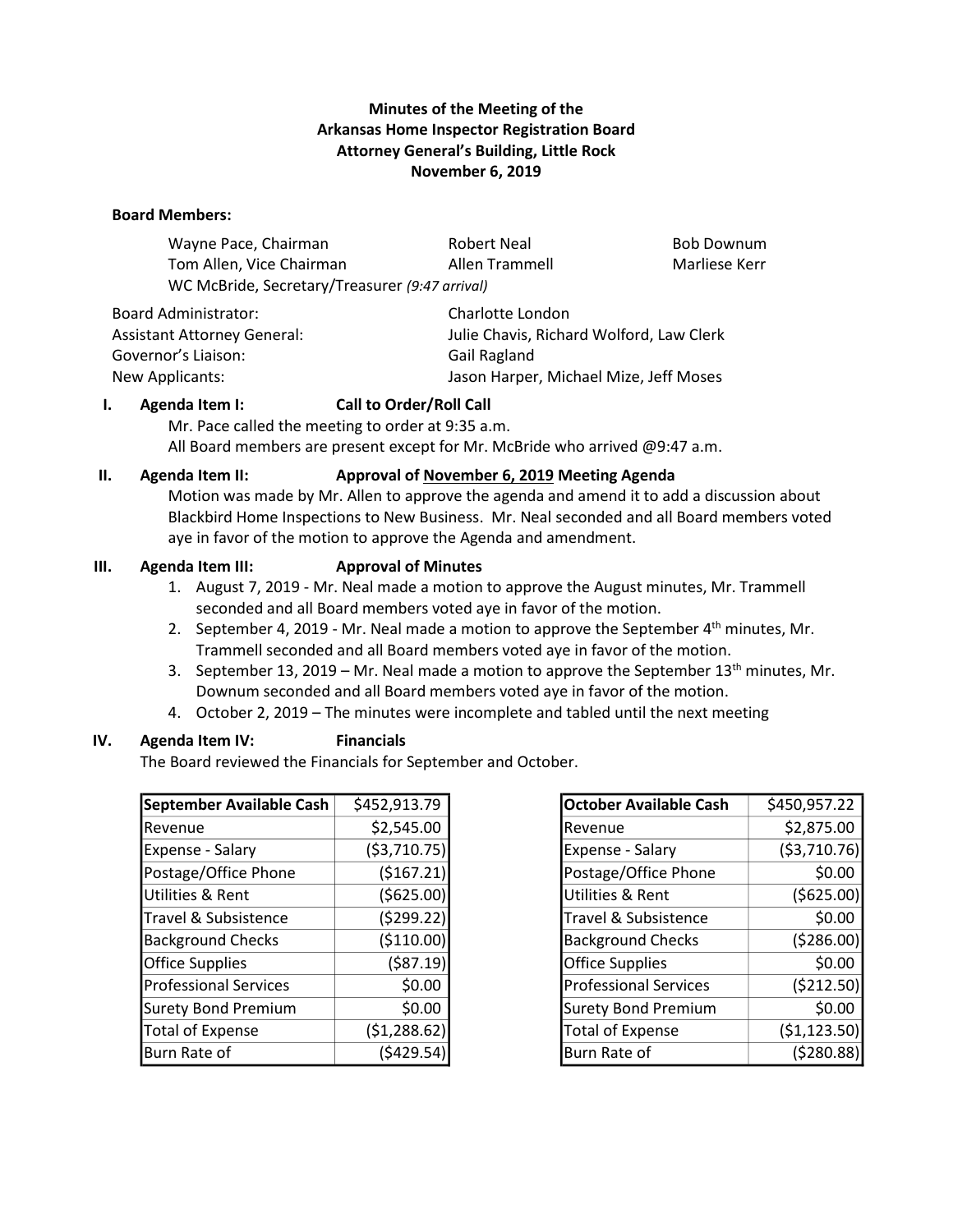- 1. Mr. Trammell made a motion to approve the September financials, Mr. Downum seconded and all Board members voted in favor of the motion with aye.
- 2. Mr. Trammell made a motion to approve the October financials, Ms. Kerr seconded and all Board members voted in favor of the motion with aye.

## **V. Agenda Item V: Status of Complaints**

## **A. OLD COMPLAINTS**

- 1. **Robert Neal (AHIRB) vs Justin Hall**-Not registered as a HI in Arkansas *Complaint Filed March 2018. Notification sent by Certified Mail on 3/26/2018*. *It was signed for and accepted on April 12, 2018. No response to complaint as of October 30, 2019*. No updates on this complaint.
- 2. **Kathy Sligh vs William McCormick, HI-1443** *(August 2019) Notification sent to Mr. McCormick by Certified Mail on September 6, 2019. Certified letter was signed for and accepted on September 18, 2019. Email response from Mr. McCormick was received September 18, 2019. Home Inspection report received via email September 24, 2019.* No updates on this complaint.

## **B. NEW COMPLAINTS**

- 1. **James Eccles, Trustee vs Lowell Coomer, HI-1003 & Jeremy Coomer, HI-1967** *Complaint Filed September 2019. Notification to HI sent by Certified Mail on 10/22/2019.* No Updates on this complaint.
- 2. **Dale Nichols vs Kyle Rodgers, HI-1277** *Complaint filed October 2019*. *Notification to HI sent by Certified Mail on 10/31/2019.* Mr. Neal motioned to dismiss this complaint because it was outside of the state's jurisdiction, Mr. Allen seconded and all Board members voted aye in favor of the dismissal.

#### **VI. Agenda Item VI: Review of New Applicants / Registration Renewals**

The Board reviewed ten (10) new applicants.

- 1. Jonathan Barnes
- 2. Ian Bauman
- 3. Mark Bergeron
- 4. Jason Harper
- 5. Heath Holcomb
- 6. Jeff Moses
- 7. Joey Ruble
- 8. John Welsh
- 9. Bret Winingar
- 10. Michael Mize *(Tabled from October Mtg)*

**Applicant #1 -** Mr. Downum made a motion to approve the application of Mr. Barnes and Mr. Trammell seconded. Mr. Neal told the Board that the applicant's website listed that he did construction work under \$2,000.00. Mr. Neal said Mr. Barnes should be sent a letter advising him about not doing repairs on any homes that he inspects. All Board members voted aye in favor of approving the applicant for licensing.

**Applicant #2 -** Mr. Trammell made a motion to approve the application of Mr. Bauman, Mr. Allen seconded and all Board members voted aye in favor of approving the applicant for licensing.

**Applicant #3 -** Mr. Trammell made a motion to approve the application of Mr. Bergeron, Mr. Allen seconded and all Board members voted aye in favor of approving the applicant for licensing.

**Applicant #4 -** Mr. Trammell made a motion to approve the application of Mr. Harper, Mr. Neal seconded and all Board members voted aye in favor of approving the applicant for licensing.

**Applicant #5 -** Mr. Trammell made a motion to approve the application of Mr. Holcomb. Mr. Neal seconded and told the Board that the applicant had already been advertising as a home inspector and he should not be doing so until he has a license number to put on all of his advertising. All Board members voted aye in favor of approving the applicant for licensing.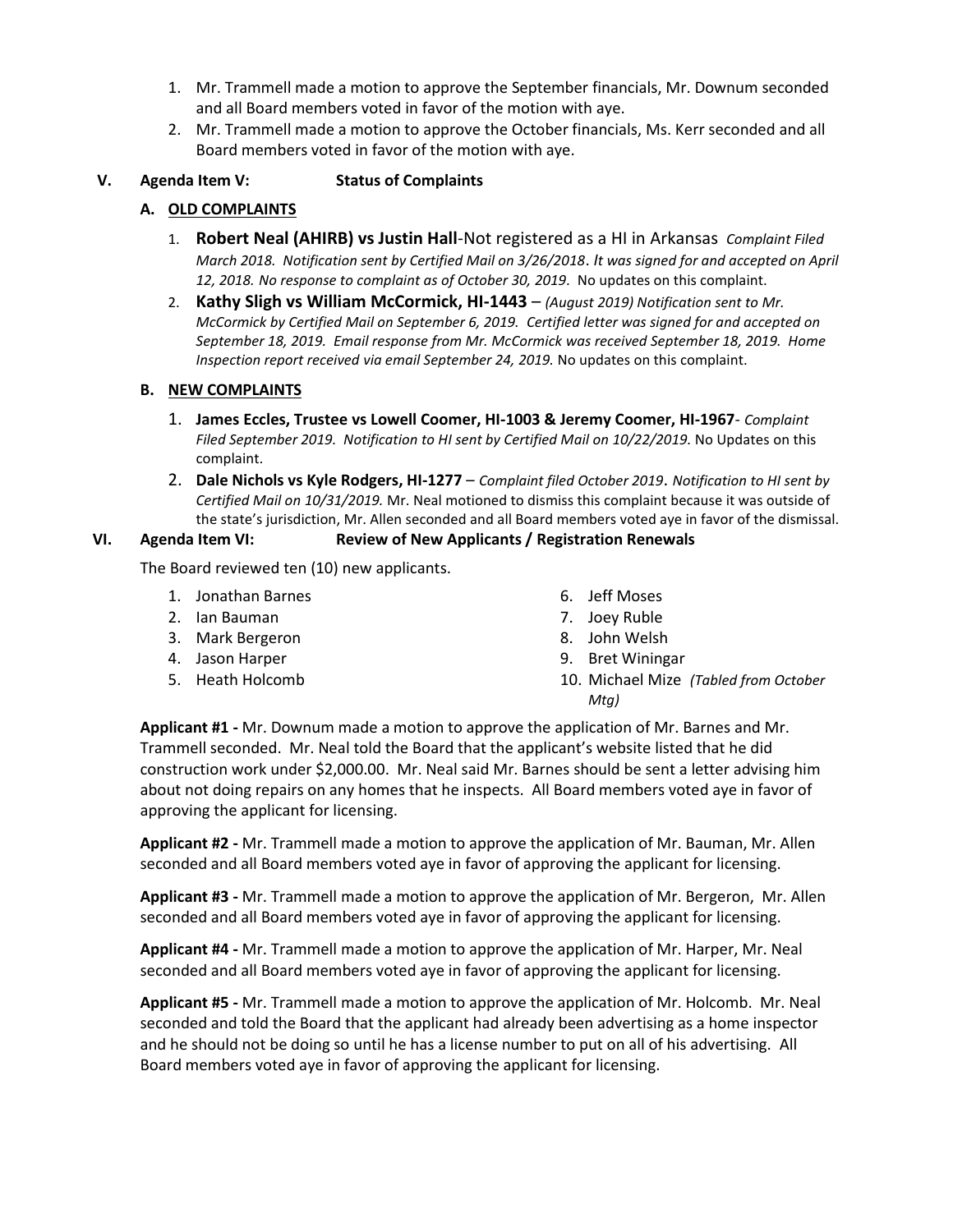**Applicant #6 -** Mr. Neal made a motion to approve the application of Mr. Moses and told the Board that the applicant had been advertising and should also be advised about adding his license number to all advertising. Mr. Trammell seconded all Board members voted aye in favor of approving the applicant for licensing.

**Applicant #7 -** Mr. Neal made a motion to approve the application of Mr. Ruble. Mr. Trammell seconded and all Board members voted aye in favor of approving the applicant for licensing.

**Applicant #8 -** Mr. Neal made a motion to approve the application of Mr. Welsh, Mr. Trammell seconded and all Board members voted aye in favor of approving the applicant for licensing.

**Applicant #9 -** Mr. Downum made a motion to approve the application of Mr. Winingar, Mr. Trammell seconded and all Board members voted aye in favor of approving the applicant for licensing.

**Applicant #10 -** Mr. Neal made a motion to approve the application of Mr. Mize, Mr. Trammell seconded and all Board members voted aye in favor of approving the applicant for licensing.

## **VII. Agenda Item VII: Continuing Education/Pre-Registration Courses**

A. **AAREI Spring Seminar 2020** – 14 CE Credit Hours

- 1. Insulation 2 Hrs.
- 2. Ventilation 2 Hrs.
- 3. Roofing 3 Hrs.
- 4. Siding/Exterior 3 Hrs.
- 5. Plumbing 4 Hrs. *(Application documents for this CE course have not been received yet)*

Mr. Allen recommended that the CE courses should be tabled until the next meeting since all of the application documents were not submitted.

## **VIII. Agenda Item VIII: New Business**

- 1. New procedure for processing complaints Ms. Chavis suggested using case numbers on all complaints instead of names. Ms. Chavis said that she and Mr. Smith could then discuss complaints during Board meetings without disclosing names. The discussions would be about the recommendations of the investigator after the review of the complaint and a summary of the findings is complete. Mr. Smith then asked if it was okay for him to add a caution to complaint summaries when does not have findings. Ms. Chavis told him that he could add a caution to his summaries.
- 2. ICA School Mr. Neal said wanted a letter sent to the school about their advertising and he would discuss how it should be worded with Ms. Chavis.
- 3. Report Writing Mr. Neal talked about how some home inspection reports are written regarding GFCI's. He said that when home inspectors write 'GFCI-None Found', it is under reporting. He said it should be written as 'upgrade for enhanced safety' because it is a safety issue. Mr. Pace said that informational wording is needed when it concerns safety issues such as GFCI and copper gas piping. Mr. Neal said he has seen reports that listed 'Smoke Detectors-Undetermined' which does not indicate whether a smoke detector is present or not.

## **BREAK – 11:06 – 11:17**

- 4. Rule Changes Ms. Chavis told the Board that she has submitted the changes to Denise Oxley, Attorney for the Department of Labor & Licensing.
- 5. Blackbird Home Inspections Mr. Allen said the home inspectors do not have their license numbers listed on their advertising and this could possibly be an ethics violation. Mr. Allen made a motion to invite the home inspectors to the next meeting. Mr. Trammell seconded and all Board members voted aye in favor of the motion.